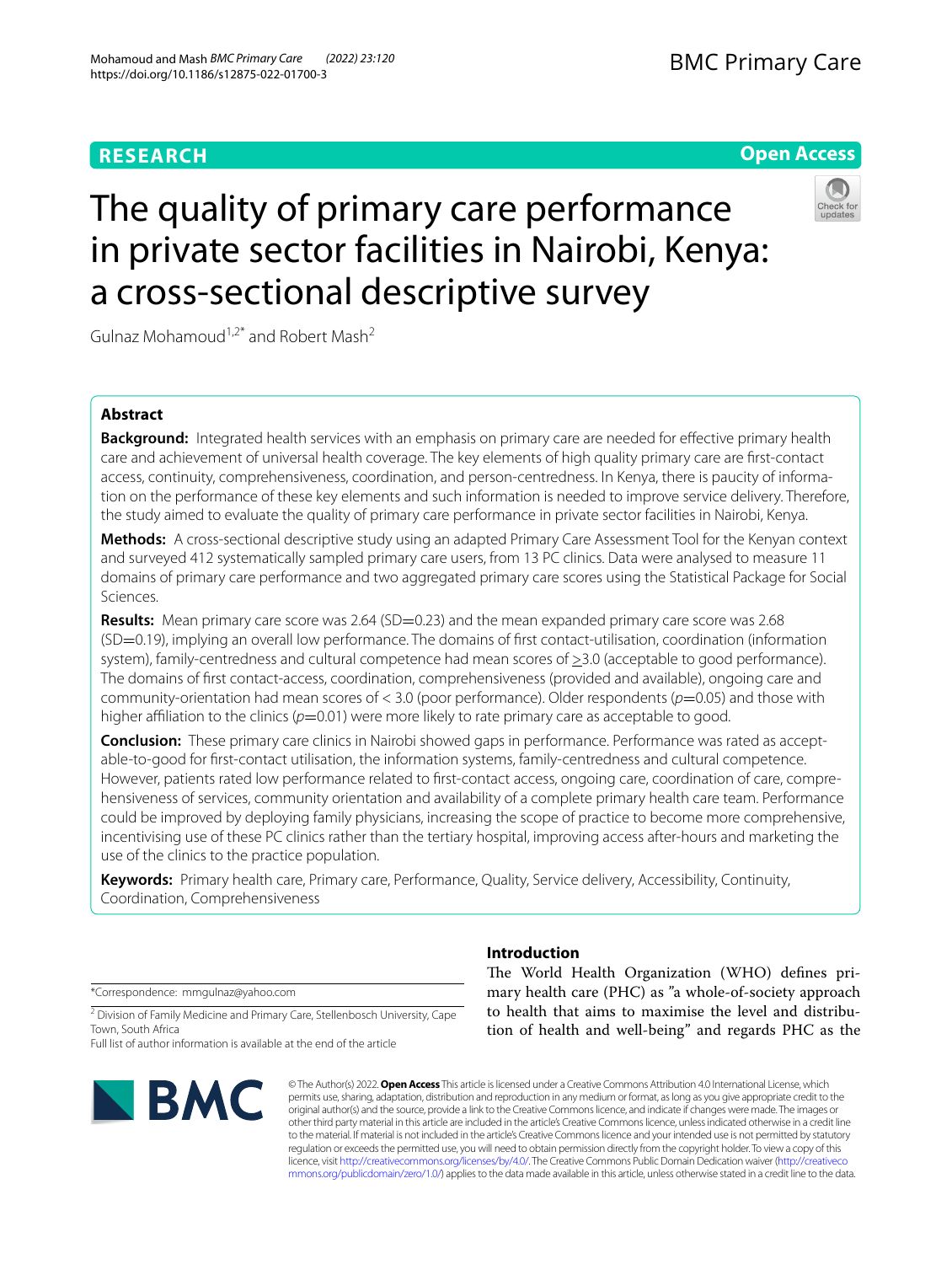foundation of any health care system  $[1, 2, 3]$  $[1, 2, 3]$  $[1, 2, 3]$  $[1, 2, 3]$  $[1, 2, 3]$ . The Astana Declaration, signed in 2018, emphasised the need for governments to commit to achieve PHC services that are integrated, cost-efective, available, accessible, comprehensive and of high quality  $[4, 5]$  $[4, 5]$  $[4, 5]$ . The World Health Assembly (2019) also acknowledged the important role of providing PHC in order to achieve universal health coverage (UHC) through accessible health care that is of high quality [[6\]](#page-10-5). However, due to weaknesses in PHC systems, such as fragmented care, insufficient funding, scarce human resources and poor quality of care, especially in low-and middle-income countries (LMICs), many countries have not yet delivered on these commitments [[6\]](#page-10-5). Additional challenges have been noticed in recent years, such as the coronavirus pandemic, increases in prevalence of non-communicable chronic diseases and the impact of climate change [\[7](#page-10-6)]. However, countries with well-functioning PHC systems have better health outcomes, better equity, as well as more efficient, responsive and resilient health systems [\[8](#page-10-7), [9,](#page-10-8) [10](#page-10-9)].

The WHO has identified three levers to improve PHC: multi-sectoral policy and action, empowered people and communities, and integrated health care services with emphasis on primary care and essential functions of public health [\[3](#page-10-2)]. Primary care (PC) is defned as a "key process in the health system that supports frst-contact, accessible, continued, comprehensive and coordinated patient-focused care" and acts as a gatekeeper to other levels of care [[3](#page-10-2), [11\]](#page-10-10).

Primary care in sub-Saharan Africa (SSA) faces difficulties such as hospital-centred priorities, health care fragmentation by vertical programmes, resource limitations, the burdens of communicable and non-communicable diseases, and reliance on low level and sometimes inadequately trained health care providers [\[1,](#page-10-0) [12](#page-10-11), [13\]](#page-10-12). Primary care is the main point of entry for most people seeking health care, and yet PC in SSA lacks the ability to provide high quality care  $[12, 14]$  $[12, 14]$  $[12, 14]$ . The key elements of high quality service delivery in PC are: easy access for people with health problems, continuity, comprehensiveness, coordination, and person-centredness [[8\]](#page-10-7).

Achieving the goal of UHC also requires evaluating the quality of PC and improving the key elements of PC [\[15](#page-10-14)]. The need to measure these key elements is highlighted by the Primary Health Care Performance Initiative and in the Primary Care Assessment Tool [\[16](#page-10-15), [17](#page-10-16)]. In SSA, a gap exists in the measurement of PC performance [\[9](#page-10-8)], and the absence of such information impedes the ability of policymakers and implementers to identify areas that need improvement as well as prioritise the use of resources [\[8](#page-10-7)].

In Kenya, numerous efforts have been made to achieve UHC by increasing access to and utilisation of PHC,

through the introduction of free services as well as health insurance  $[18, 19]$  $[18, 19]$  $[18, 19]$  $[18, 19]$ . Despite the increase in utilisation and broader coverage of the population, the measurement and quality of PC services remains challenging [[18,](#page-10-17) [19\]](#page-10-18). In Kenya, PC is delivered by nurses, clinical officers (mid-level practitioners) and doctors, supported by other health care workers [[20\]](#page-10-19). However, nurses are the main providers of primary care in the public sector and community health volunteers also offer PC in some regions/counties [[20\]](#page-10-19). General practitioners (a doctor who has studied for a medical degree and passed their internship) offer services mostly in the private sector, although the majority do not have postgraduate training [[21\]](#page-10-20). Specialist training in family medicine is available [[22,](#page-10-21) [23\]](#page-10-22), but the number of family physicians in Kenya is very limited [[24\]](#page-10-23).

The private health care system in Kenya provides 52% of all health care services and may have a bigger role to play in the future [[18,](#page-10-17) [20](#page-10-19)]. Due to diversity and fragmentation of the private PC system, there is little data on the strengths and weaknesses of key elements of PC service delivery [\[8](#page-10-7), [18\]](#page-10-17). Private sector PC is also varied and diverse in terms of geographical location, types of practice and organisation, which makes measurement of quality complex and difficult [[25](#page-10-24)].

Therefore, the study aimed to evaluate the quality of PC performance in private sector facilities in Nairobi, Kenya. The objective was to asses the users' experience of PC in terms of accessibility, comprehensiveness, continuity, coordination, community-orientation, primary health care team as well as aspects of person-centredness. Gaps in desired performance could be identifed to inform tailored interventions for improvement.

#### **Methods**

## **Study design**

This was a cross-sectional descriptive survey of patients in primary care using the Kenyan Primary Care Assessment Tool (KE-PCAT).

# **Setting**

This study was carried out in 13 primary care clinics within the city of Nairobi, run by the general practitioners (GPs). All the clinics were operated by a private health care organisation, affiliated with a private tertiary care referral hospital. These were ambulatory primary care clinics, ofering services to all age groups in urban, semi-urban and peri-urban areas of Nairobi. The clinic staff included receptionists, registered nurses, laboratory technicians, radiographers and pharmacy technicians. All patient records were captured in the electronic medical record system at the clinics associated with this organisation and accessed only by the medical personnel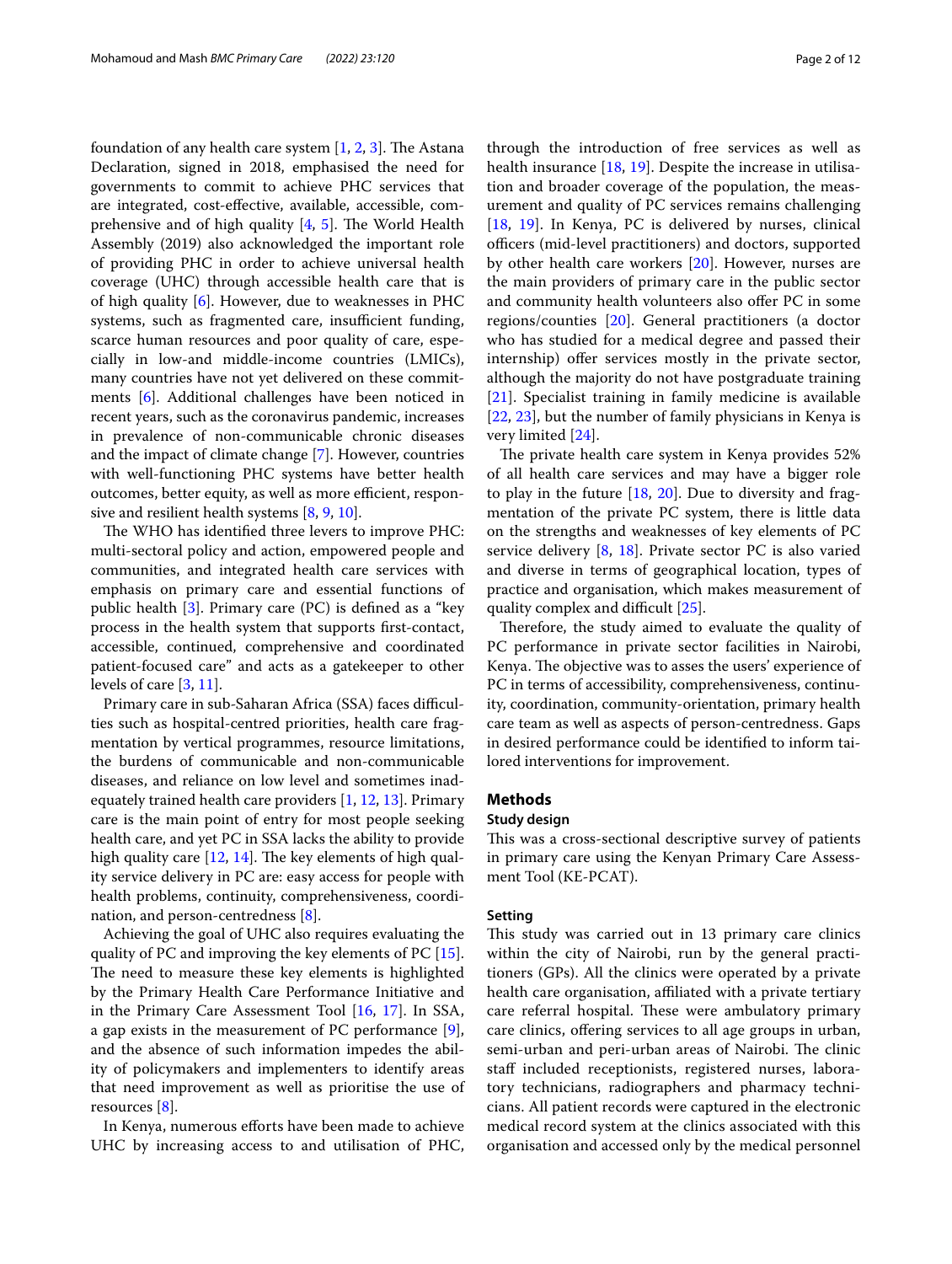working at these clinics. The clinics provided promotive, preventative and curative services for all age groups. The clinics had a dispensing pharmacy, laboratory and ofered referral services to the specialists' clinics (including family medicine) at the tertiary hospital. The patients came from diverse socio-economic backgrounds and most had private medical insurance by virtue of their employment. Previous studies at the same clinics showed that most of the patients spoke English and were well educated [[26,](#page-10-25) [27](#page-10-26)].

#### **Study population and sample size**

The study population included patients aged 18 years and above at the 13 primary care clinics. These patients should have attended the same clinic at least three times prior as they were required to have experienced the care provided  $[28]$  $[28]$ . Those who did not provide consent or the number of visits were less than three were excluded from the study. All patients below 18-years of age were also excluded.

These primary care clinics served approximately 15275 patients on a monthly basis. Therefore, the sample size calculation was based on a population of 20,000 patients, since calculations for the sample size do not change markedly in populations over 20,000. The calculation was based on an expected proportion of 61% of users having a good primary care score (score  $\geq$ 3) [[13\]](#page-10-12), a 5% margin of error and 95% confdence interval. Sample size was calculated using Fischer's formula that gave a fgure of 375, and after adjusting for 10% of incomplete responses, the minimum sample size required was 412.

#### **Sampling strategy**

The sample size of 412 was distributed amongst the 13 clinics proportional to the monthly workload. Patients that met the inclusion criteria were systematically sampled at each clinic until the sample size was achieved. If the patient did not provide consent, the next consenting patient was selected as per the systematic approach to sampling.

## **Data collection tool**

The Primary Care Assessment Tool (PCAT) was originally developed at the Johns Hopkins Populations Care Policy Centre for underserved populations in USA [[17,](#page-10-16) [29\]](#page-10-28). It was cross-culturally validated and frst adapted for the African context in South Africa [[28,](#page-10-27) [29](#page-10-28)].

The PCAT enables an evaluation of PC performance in terms of access, comprehensiveness, continuity, coordination, community orientation, family-centredness, cultural competence and the primary health care team [[9,](#page-10-8) [28](#page-10-27)].

The short user's version of the South African PCAT (ZA-PCAT) was validated and adapted for the Kenyan PC context (KE-PCAT). The heads of the Departments of Family Medicine of the fve academic institutions in Kenya and their senior faculty, who understood the key principles of PC and the Kenyan context, participated in the validation process. The content of the tool was reviewed by the panel that also included the principal investigator. The reviewers ensured that the questions were relevant and appropriate for the Kenyan context while preserving the integrity of the tool.

The panel achieved consensus  $(270\% \text{ of panel})$  on the content of the domains and items of the PCAT. From an original of 97 questions, two items were excluded as they were not relevant to the Kenyan context. Items requiring rephrasing for the local context were identifed and the demographic section was adapted, taking into consideration the local socio-economic conditions and terms.

The revised tool was then assessed for feasibility and understanding through a pilot study, carried out at a PC clinic belonging to the same organisation, outside the Nairobi County, that was not a part of the study. There was no change made to the KE-PCAT after the pilot study.

The final version of the KE-PCAT tool comprised of 11 domains (Table [1\)](#page-3-0); frst contact (access), frst contact (utilisation), ongoing care, coordination (system), coordination (information), comprehensiveness (services available), comprehensiveness (services provided), family-centredness, community orientation, cultural competence and the primary health care team. In addition, data on the extent of afliation to the PC clinics, self-reported health assessments and socio-demographic information were collected. Most items were measured using a 4-point Likert scale from 1 (defnitely not), 2 (probably not), 3 (probably) and 4 (definitely). There was also the option 'not sure, or don't remember'.

### **Data collection process**

After the patients were registered at the reception and prior to the triage process, the research assistant approached every third patient from the register. Those that consented, were asked about the number of times they had visited this facility. The participants who met the inclusion criteria were briefed about the study and those who agreed to participate were requested to give written consent. Research assistants administered the questionnaire in a private room. The interviews were conducted in English and minor clarifcation was provided where needed in Kiswahili. Research assistants were trained according to the PCAT training manual and were fuent in both English and Kiswahili. Data quality was checked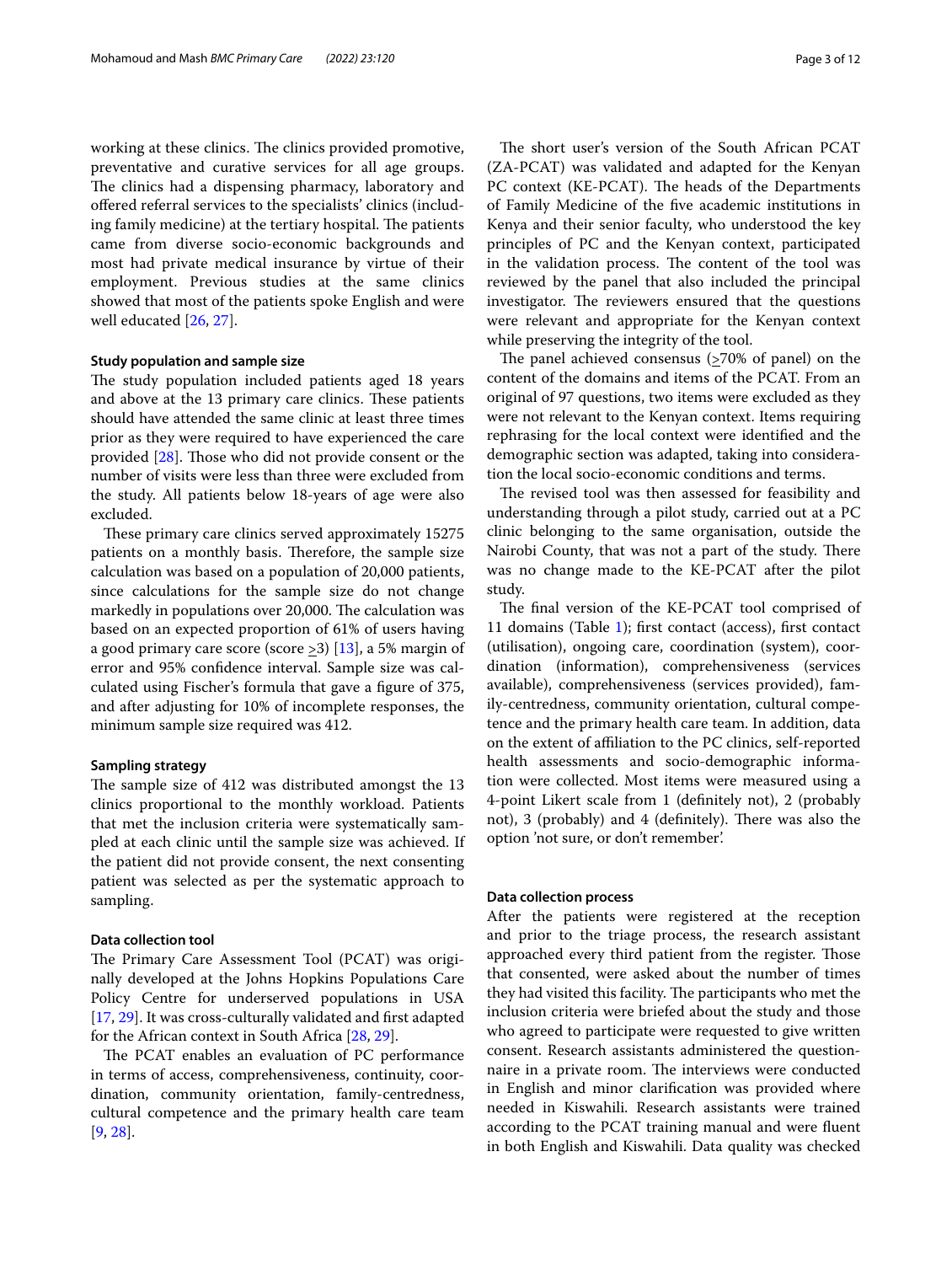## <span id="page-3-0"></span>**Table 1** Domains, items and defnitions of the PCAT.

| <b>Domains</b>                    | Number of items Definition |                                                                                                                                                                                                                                                                                                                                                                                                                                        |
|-----------------------------------|----------------------------|----------------------------------------------------------------------------------------------------------------------------------------------------------------------------------------------------------------------------------------------------------------------------------------------------------------------------------------------------------------------------------------------------------------------------------------|
| 1. First contact (access)         | 5                          | The provision of primary care services that are accessible when a need for care arises. First<br>contact refers to the primary care provider being responsible for assisting the client to enter the<br>healthcare system for each non-referred provision of health care.                                                                                                                                                              |
| 2. First contact (utilisation)    | 3                          | The utilisation of primary care services when a need for care arises. First contact refers to the<br>primary care provider being responsible for assisting the client to enter the healthcare system<br>for each non-referred provision of health care.                                                                                                                                                                                |
| 3. Ongoing care                   | 9                          | The use of a regular source of care over time that is not limited to certain types of healthcare<br>needs. Longitudinally involves the development of a patient-provider relationship based on<br>established trust and a knowledge of the patient and his/her family. A 'health care home' is thus<br>established for each patient to promote the provision of ongoing care regardless of the pres-<br>ence or absence of disease.    |
| 4. Coordination (system)          | 10                         | Linking of healthcare events and services. Primary care has the responsibility and obligation to<br>transfer information to and receive it from other resources that may be involved in the care of<br>a client, and to develop and implement an appropriate plan for healthcare management and<br>disease prevention.                                                                                                                 |
| 5. Coordination (information)     | 3                          | Coordination requires the establishment of mechanisms to communicate information and the<br>incorporation of that information into the client's plan of care.                                                                                                                                                                                                                                                                          |
| 6. Comprehensiveness (available)  | 21                         | Primary care makes available a range of essential personal health services that promote and<br>preserve health and provide care for illness and disability.                                                                                                                                                                                                                                                                            |
| 7. Comprehensiveness (provided) 9 |                            | Primary care offers a range of essential personal health services that promote and preserve<br>health and provide care for illness and disability.                                                                                                                                                                                                                                                                                     |
| 8. Family-centredness             | 3                          | Care understands the impact of family characteristics on the genesis and prevention of ill<br>health, as well as the response to both medical and psychosocial interventions. Family-centred<br>primary care recognises and incorporates knowledge of the family context (resources, risk fac-<br>tors, social factors) into the planning and delivery of primary care.                                                                |
| 9. Community orientation          | 6                          | Care refers to efforts to recognise the primary care needs of a defined population. The effective<br>delivery of services to individuals and communities is based on an understanding of com-<br>munity needs and the integration of a population perspective in the provision of health care.<br>Primary care providers contribute to and participate in community assessment, health surveil-<br>lance, monitoring, and evaluation.  |
| 10. Culturally competent          | 5                          | Care incorporates cultural references into the provision of primary care. Services are designed<br>to be acceptable to people in the community, who may be distinguished by common values,<br>language, heritage, and beliefs about health and disease. The views of these groups should be<br>determined and incorporated into decisions involving policies, priorities, and plans related to<br>the delivery of healthcare services. |
| 11. PHC team available            | 6                          | The availability of members of the multidisciplinary primary health care team such as social<br>workers, therapists or community health workers.                                                                                                                                                                                                                                                                                       |
| 12. Primary care score            | (Total)                    | Mean of the scores for: first contact (utilization); first contact (access); extent of affiliation with<br>a place/doctor; ongoing care; coordination; coordination (information); comprehensiveness<br>(services available); comprehensiveness (services provided).                                                                                                                                                                   |

Source: Evaluating the performance of South African primary care: a cross-sectional descriptive survey [[13](#page-10-12)]

by the principal investigator at the clinic, before entering into MS Excel for further analysis.

# **Data analysis**

Performance of the data analysis was according to the PCAT manual. The data were analysed by the first author using the Statistical Package for Social Sciences (SPSS) version 25.

A mean score was calculated for each domain from the associated items using the Likert scale from 1-4. Some items were reverse scored prior to the calculation and the options for 'not sure or don't remember' were scored as per the PCAT manual.

In addition, a binary variable was constructed, where a mean score  $\geq$  3 was seen as 'acceptable to good performance' and < 3 as 'poor performance'. This threshold was recommended when the ZA-PCAT was validated [\[29](#page-10-28)].

To calculate affiliation with the PC clinics, users were frst asked about the usual place or person where they sought care. They were then asked to identify any alternative place or person that they regularly visited and which place knew them best. The user's extent of affiliation with the PC clinics was categorised into "high" for those who only attended the PC clinic in the study, "moderate" for those users that sometimes attended another place, but were known best at the study site, and "low" for users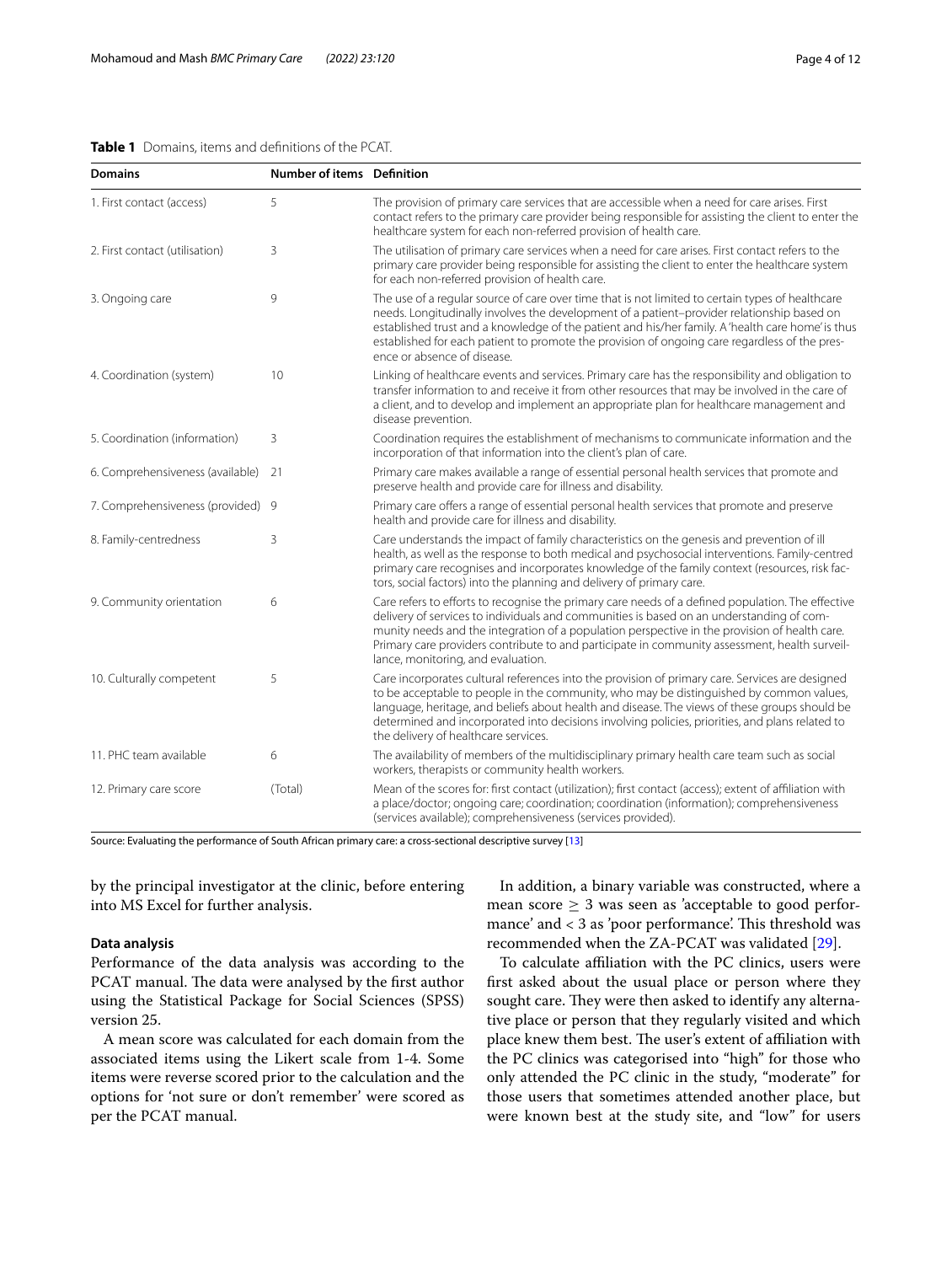that sometimes attended another place and were also known best at the alternative place.

The PC score was calculated as the mean of the domain scores for afliation, frst contact (utilisation), frst contact (access), ongoing care, comprehensiveness (services available), and comprehensiveness (services provided). The expanded PC score also included the domains of family-centredness, community orientation, cultural competence and the primary health care team.

Continuous variables were summarised using means and standard deviations (SD) or medians and inter-quartile ranges (IQR), depending on the distribution of the data. Categorical data was summarised using frequency counts with the corresponding percentages. Chi-square test compared the domains and socio-demographic variables with the PC score, when the data was categorical. When necessary post hoc analysis of the chi square test was performed.

# **Results**

The KE-PCAT was administered to 412 participants (Table  $2$ ). The majority were female (55.1%) and the median age of the users was 34.0 (IQR: 28.0-42.0). Most of the participants were in full time employment (58.7%), university graduates (73.5%) and living in permanent dwellings (99.3%). The users' extent of affiliation with the PC facility was seen as "high" in 249 (60.4%), "moderate" in 95 (23.1%) and "low" in 65 (15.8%).

Figure [1](#page-5-0) shows the duration of afliation with the PC facilities. The majority of the participants had been affiliated for 1-4 years (53.4%). The median number of times that the users attended the clinic in the last 2-years was 4.0 (IQR: 3.0-6.0).

Table [3](#page-6-0) shows the performance scores for each domain. The mean PC score was  $2.64$  (SD=0.23) and the mean expanded PC score was 2.68 (SD=0.19), implying an overall low performance. The domains of first contact (utilisation), coordination (information), family-centredness and cultural competence had mean scores of 3.0 or more, suggesting an acceptable to good performance. All other domains had a mean score of less than 3.0, suggesting a poor performance. The proportion of respondents giving an acceptable or good PC score for each domain is also shown in a radar chart in Fig. [2](#page-6-1).

Table [4](#page-7-0) shows the associations between the sociodemographic characteristics of the users and the PC score. A borderline signifcant association was found between age groups and the PC score  $(p=0.05)$ . The post hoc analysis showed that the signifcance was due to a higher score amongst the  $60-69$  year olds ( $p = < 0.0001$ ), but all other age groups were not signifcantly diferent. There was also an association between higher affiliation with the clinic and a higher PC score  $(p= 0.01)$ .

# <span id="page-4-0"></span>**Table 2** User characteristics (*N*=412)

| <b>Variables</b>                | N   | %    |
|---------------------------------|-----|------|
| Gender                          |     |      |
| Male                            | 185 | 44.9 |
| Female                          | 227 | 55.1 |
| Age group (years)               |     |      |
| $20 - 29$                       | 107 | 26.0 |
| 30-39                           | 176 | 42.7 |
| 40-49                           | 86  | 20.9 |
| 50-59                           | 37  | 9.0  |
| 60-69                           | 6   | 1.5  |
| <b>Preferred language</b>       |     |      |
| English                         | 219 | 53.2 |
| Kiswahili                       | 186 | 45.1 |
| Others                          | 6   | 1.5  |
| Refuse to answer                | 1   | 0.2  |
| Employment                      |     |      |
| Employed-full time              | 242 | 58.7 |
| Employed-part time              | 59  | 14.3 |
| Self-employed (informal sector) | 28  | 6.8  |
| Self-employed (formal sector)   | 17  | 4.1  |
| Student                         | 24  | 5.8  |
| Homemaker                       | 20  | 4.9  |
| Retired/pensioner               | 20  | 4.9  |
| Disabled                        | 1   | 0.2  |
| Refuse to answer                | 1   | 0.2  |
| <b>Education level</b>          |     |      |
| Only primary                    | 10  | 2.4  |
| Only secondary                  | 22  | 5.3  |
| College                         | 68  | 16.5 |
| University                      | 303 | 73.5 |
| Other                           | 9   | 2.2  |
| Water                           |     |      |
| Piped water (compound)          | 407 | 98.8 |
| Piped water (yard)              | 2   | 0.5  |
| Piped water (nearby)            | 4   | 1.0  |
| Electricity                     |     |      |
| Yes                             | 409 | 99.3 |
| Refuse to answer                | 3   | 0.7  |
| <b>Type of dwelling</b>         |     |      |
| Permanent                       | 409 | 99.3 |
| Refuse to answer                | 3   | 0.7  |
| <b>Toilet</b>                   |     |      |
| Yes                             | 410 | 99.5 |
| No                              | 2   | 0.5  |
| Self-reported health status     |     |      |
| Excellent                       | 10  | 2.4  |
| Very good                       | 74  | 18.0 |
| Good                            | 171 | 41.5 |
| Fair                            | 137 | 33.3 |
| Poor                            | 20  | 4.9  |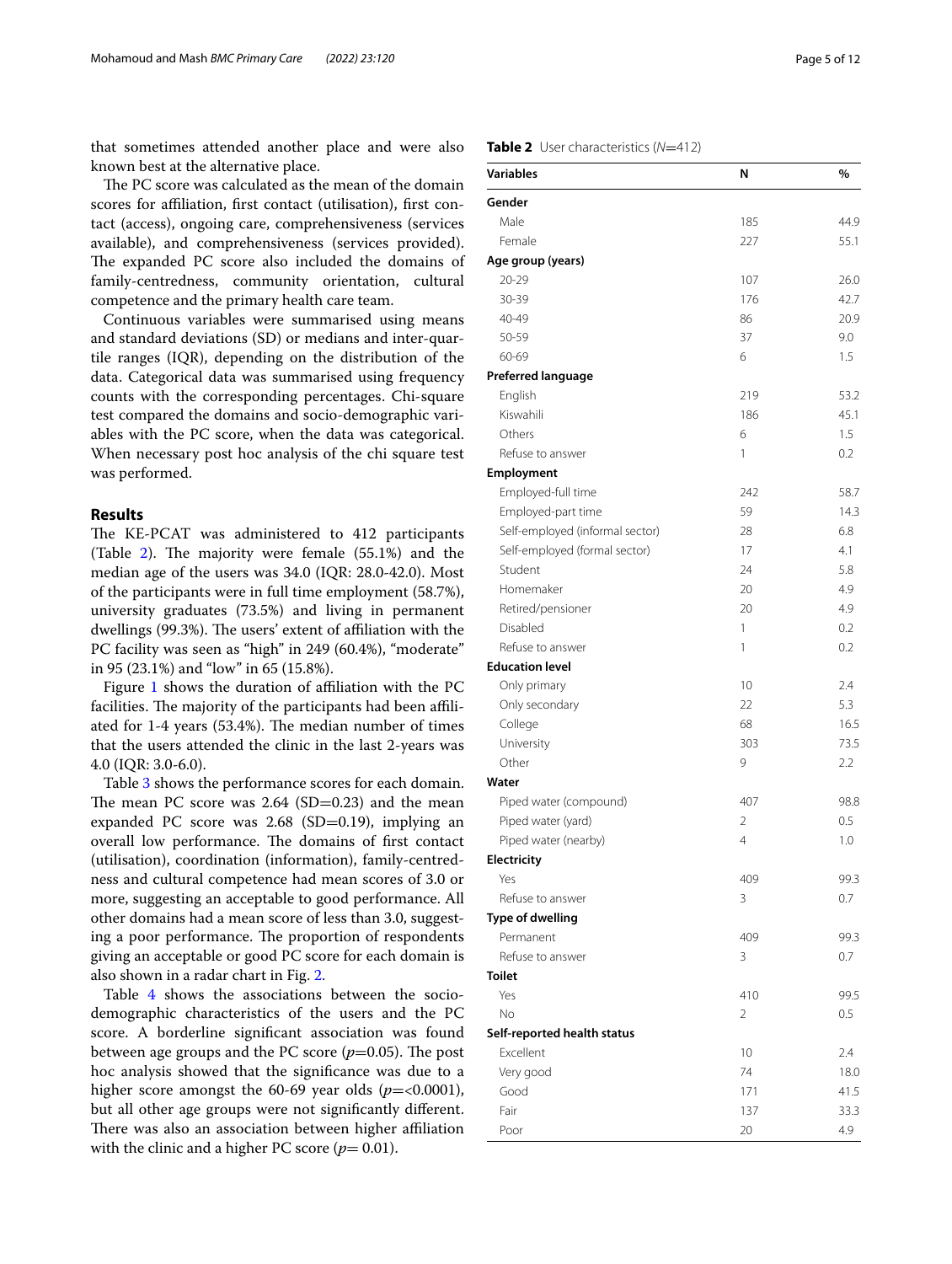**Table 2** (continued)

| <b>Variables</b>         | N   | $\%$ |
|--------------------------|-----|------|
| <b>Chronic condition</b> |     |      |
| Yes                      | 45  | 10.9 |
| No                       | 367 | 89.1 |

## **Discussion**

In this private healthcare setting, the majority of the patients were young adults, female, employed, university graduates and resided in permanent dwellings. Most of them self-rated their health status as good and did not have chronic conditions.

Patients rated the clinics highly in terms of the information systems that helped to coordinate their care as well as in terms of the cultural competence and familyorientation of the GPs. On the other hand, they thought the clinics were not comprehensive in the range of services available and provided, and did not have a complete PHC team. There was little commitment to ongoing care, although patients also rarely had chronic conditions. Likewise, patients were rarely referred to the hospital and it was therefore difficult to assess coordination of care for such referrals. Despite high utilisation, the clinics were not always accessible at convenient times. The clinics did not have a community orientation as they tended to focus only on the patients that attended the facilities and did not have a well-defned geographic community or population at risk that they felt responsible for. Overall, the mean PC score and the mean expanded PC score implied a low performance.

The study showed a significant association between higher PC scores and older adults, although the patients were mostly young adults with good to excellent health and few chronic conditions. These findings were similar to another study carried out in the same clinics [\[27](#page-10-26)]. The low prevalence of chronic conditions could also be due to the perception, as reported in another study, that GPs were not able to deal with certain chronic conditions such as HIV, diabetes and mental illness, and that it was better to attend specialist care at the main hospital [\[26](#page-10-25)]. Despite the presence of chronic illness, the health status may still be reported as good, as shown in the study from South Africa [[28\]](#page-10-27). Our study showed no relationship between self-rated health status and the PC score, although a study in Korea reported that a higher PC score was associated with a better self-rated health status [[30\]](#page-10-29).

First-contact access, which included the clinics' operational processes such as opening hours, telephonic access and the provision of emergency services after hours, was rated poor. This rating could have been influenced by the COVID-19 pandemic, the county lock-down, and curfews leading to earlier closure of the clinics. In addition, telephonic consultations are not reimbursed by insurance companies in Kenya, unlike in high-income countries [\[27,](#page-10-26) [31](#page-10-30)]. A previous study carried out at these facilities showed high satisfaction with the clinics opening hours and waiting times, though concerns were expressed with the appointment system and easy access by phone to the GPs [\[27\]](#page-10-26).

Similar fndings for access scores were reported in Canada (mean score 2.2) [[32\]](#page-10-31), South Africa (mean score 2.5)  $[28]$  $[28]$  $[28]$ , and Malawi (mean score 2.8)  $[33]$  $[33]$ , showing that this aspect of care needs to be addressed in many

<span id="page-5-0"></span>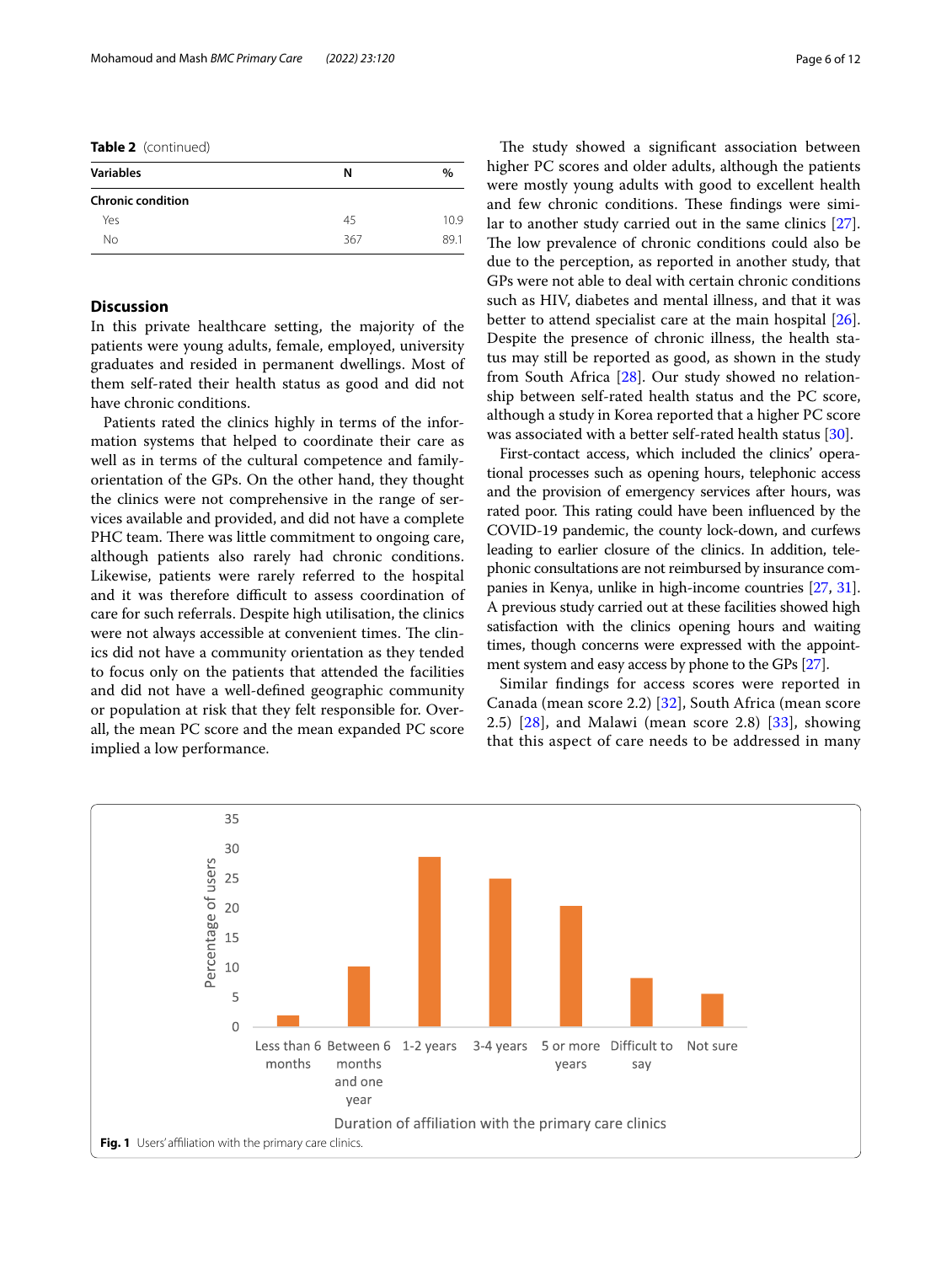| <b>Domains</b>                         | <b>Performance scores</b> |           |                      |                      |  |
|----------------------------------------|---------------------------|-----------|----------------------|----------------------|--|
|                                        | Mean                      | <b>SD</b> | Score $<$ 3 n $(\%)$ | Score $\geq$ 3 n (%) |  |
| First contact (utilisation)            | 3.1                       | 0.6       | 132 (32.0)           | 280 (68.0)           |  |
| First contact (access)                 | 2.3                       | 0.3       | 384 (93.2)           | 28(6.8)              |  |
| Ongoing care                           | 2.8                       | 0.3       | 289 (70.1)           | 123 (29.9)           |  |
| Coordination*                          | 2.9                       | 0.5       | 12(70.6)             | 5(29.4)              |  |
| Coordination (information)             | 3.0                       | 0.5       | 174 (42.2)           | 238 (57.8)           |  |
| Comprehensiveness (services available) | 2.1                       | 0.3       | 403 (97.8)           | 9(2.2)               |  |
| Comprehensiveness (services provided)  | 2.1                       | 0.3       | 409 (99.3)           | 3(0.7)               |  |
| Family-centredness                     | 3.1                       | 0.6       | 143 (34.7)           | 269(65.3)            |  |
| Community orientation                  | 2.0                       | 0.4       | 406 (98.5)           | 6(1.5)               |  |
| Culturally competent                   | 3.7                       | 0.4       | 11(2.7)              | 401 (97.3)           |  |
| Primary health care team               | 2.1                       | 0.6       | 336 (81.6)           | 76 (18.4)            |  |
| Total primary care score               | 2.6                       | 0.2       | 387 (93.9)           | 25(6.1)              |  |
| Expanded primary care score            | 2.7                       | 0.2       | 393 (95.4)           | 19(4.6)              |  |

# <span id="page-6-0"></span>**Table 3** Performance scores for KE-PCAT domains (*N*=412)

\**N*=17 only, representing the number of participants referred to a specialist or hospital service. This domain was excluded from the calculation of the PC scores as there were so few respondents



<span id="page-6-1"></span>PC systems. In addition, several studies carried out across Africa in the public sector, reported low levels of patient satisfaction with access to PC, either due to inconvenient opening times and appointments, staf shortages or lack of emergency services after hours [[28](#page-10-27), [34,](#page-10-33) [35](#page-10-34), [36\]](#page-10-35). On the other hand, private clinics in Vietnam [[37\]](#page-10-36), Hong Kong [[38\]](#page-10-37), and China [\[39](#page-10-38)], showed greater accessibility, attributed to a stronger culture of customer service. Undoubtedly, difficulties in accessing

PC can lead to inappropriate use of emergency services at the nearest hospital [[13\]](#page-10-12).

First-contact utilisation scored highly, showing that patients tended to use the clinics when they had a health issue or needed a check-up. Stronger afliation was also associated with higher PC scores. Such high utilisation might be due to the physical proximity of the clinics [\[37](#page-10-36)], and satisfaction with the services ofered [[38](#page-10-37)], although such services were limited in scope [\[27](#page-10-26)].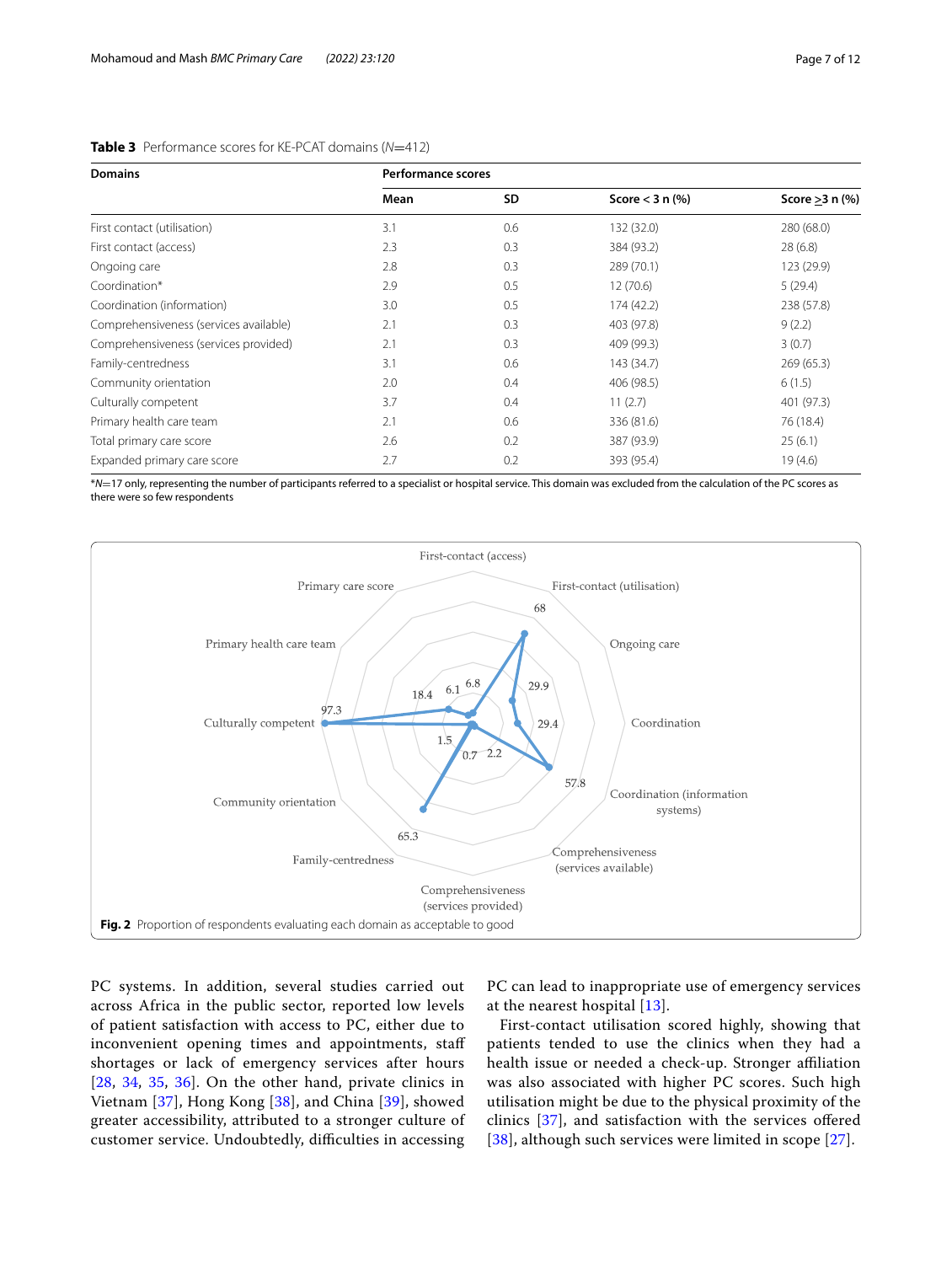| <b>Variables</b>                | Score $<$ 3 n (%) | Score $\geq$ 3 n (%) | N   | p-value |
|---------------------------------|-------------------|----------------------|-----|---------|
| Gender                          |                   |                      |     | 0.25    |
| Male                            | 171 (92.4)        | 14(7.6)              | 185 |         |
| Female                          | 216 (95.2)        | 11(4.8)              | 227 |         |
| <b>Age Group</b>                |                   |                      |     | 0.05    |
| 20-29                           | 99 (92.5)         | 8(7.5)               | 107 |         |
| 30-39                           | 168 (95.5)        | 8(4.5)               | 176 |         |
| 40-49                           | 82 (95.3)         | 4(4.7)               | 86  |         |
| 50-59                           | 34 (91.9)         | 3(8.1)               | 37  |         |
| 60-69                           | 4(66.7)           | 2(33.3)              | 6   |         |
| Employment                      |                   |                      |     | 0.84    |
| Employed-full time              | 229 (94.6)        | 13(5.4)              | 242 |         |
| Employed-part time              | 54 (91.5)         | 5(8.5)               | 59  |         |
| Self-employed (informal sector) | 27 (96.4)         | 1(3.6)               | 28  |         |
| Self-employed (formal sector)   | 16(94.1)          | 1(5.9)               | 17  |         |
| Student                         | 23 (95.8)         | 1(4.2)               | 24  |         |
| Homemaker                       | 19 (95.0)         | 1(5.0)               | 20  |         |
| Retired/pensioner               | 17 (85.0)         | 3(15.0)              | 20  |         |
| Disabled                        | 1(100.0)          | 0(0.0)               | 1   |         |
| Refuse to answer                | 1(100.0)          | 0(0.0)               | 1   |         |
| <b>Education</b>                |                   |                      |     | 0.88    |
| Primary                         | 10 (100.0)        | 0(0.0)               | 10  |         |
| Secondary                       | 21 (95.50)        | 1(4.5)               | 22  |         |
| College                         | 64 (94.1)         | 4(5.9)               | 68  |         |
| University                      | 284 (93.7)        | 19(6.3)              | 303 |         |
| Other                           | 8(88.9)           | 1(11.1)              | 9   |         |
| <b>Users affiliation</b>        |                   |                      |     | 0.01    |
| Low                             | 65 (100.0)        | 0(0.0)               | 65  |         |
| Moderate                        | 93 (97.9)         | 2(2.1)               | 95  |         |
| <b>High</b>                     | 229 (92.0)        | 20(8.0)              | 249 |         |

<span id="page-7-0"></span>**Table 4** Relationship between the socio-demographic characteristics and the primary care performance score (*N*=412).

Although utilisation and long term affiliation was reported as good, the score for relational continuity and ongoing care was poor. The young and generally healthy practice population needed acute episodic care more than chronic care and may therefore not have formed strong relationships with their GPs. Poor continuity, however, is usually associated with more fragmented care and opportunities that are missed for health promotion and disease prevention [[40](#page-10-39), [41](#page-11-0)].

Other studies in this practice population have shown low expectations of the clinic services and little preference for a specifc GP, although high confdence was shown in the GPs ability to manage mostly minor acute problems in healthy young adults [[26](#page-10-25), [27\]](#page-10-26). Another reason for the gap in continuity, could be the lack of gatekeeping and availability of medical insurance cover, which allows patients to easily access the hospital specialists [[27\]](#page-10-26).

The GPs have also been shown to lack person-centred communication skills, which are important for building relationships, fostering continuity and ensuring patient satisfaction, which can also impact health outcomes [[27,](#page-10-26) [42](#page-11-1), [43\]](#page-11-2). In addition, relational continuity may not be part of normative health seeking expectations in the Kenyan context, although it is normative in other health systems [[27,](#page-10-26) [44\]](#page-11-3). High utilisation of the facilities and a good electronic medical record system in this study did not translate into good continuity of care, which has been shown in studies conducted in South Africa [\[13](#page-10-12), [36](#page-10-35)], Malawi [\[33](#page-10-32)], and Vietnam [\[37\]](#page-10-36). Improving ongoing care will be important if these clinics become more comprehensive and manage more chronic conditions.

The patients rated the coordination of information systems as good, which is most likely due to the efficient and integrated electronic medical record system. Thus, the availability and transfer of information to facilitate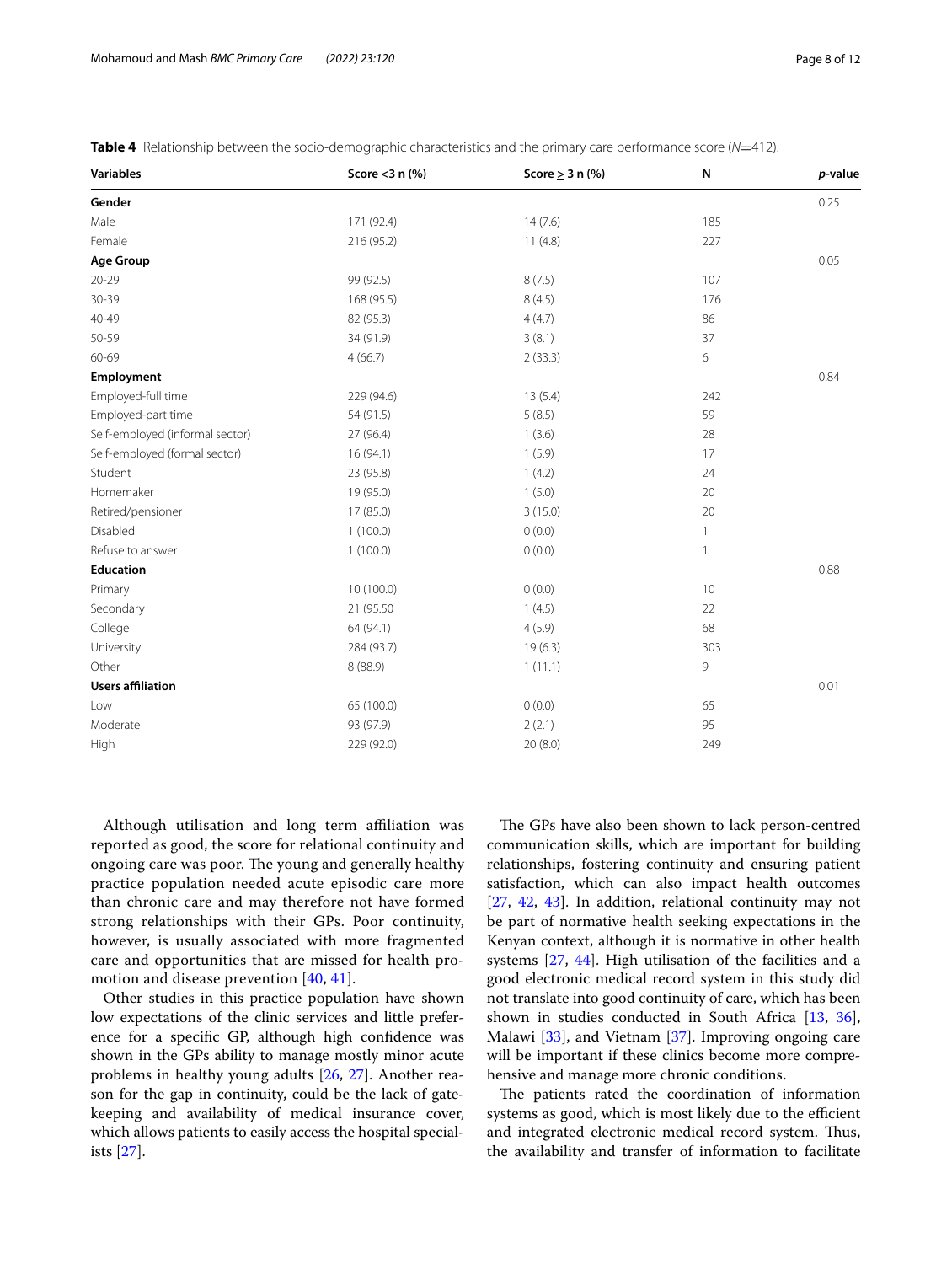patient's care could guide the development of an appropriate management plan [[28,](#page-10-27) [40](#page-10-39)]. High scores in care coordination due to good record keeping was also found in a studies carried out in the public sector in South Africa and Vietnam [\[13](#page-10-12), [37\]](#page-10-36).

Users rated sequential coordination as barely acceptable, which indicated gaps in the transfer of information and care coordination between the PC facilities and the tertiary care hospital. This could be related to patient's being non-compliant to follow-up, lack of coordination between the GPs and the specialists, and limited relational continuity. In addition, easy access to specialist services at the hospital, without the need for referral, could also contribute to a low commitment to sequential coordination [\[27](#page-10-26)]. In many primary care systems, gatekeeping is obligatory in order to improve the efficiency and equity of the system, thereby making the coordination of care essential by the PC provider [[26,](#page-10-25) [28](#page-10-27)].

The provision of comprehensive services to meet the health needs of the community is a unique feature of PC in a generalist and undifferentiated environment. Comprehensiveness implies services across the whole burden of disease, the whole life course and from health promotion to palliation [[28\]](#page-10-27). In our study, patients rated comprehensiveness as poor. Primary care in LMICs has historically been selective and driven by vertical diseaseorientated programmes as shown by studies conducted in Malawi [[33\]](#page-10-32), South Africa [\[28](#page-10-27)], Kenya [[26](#page-10-25)], Vietnam [[37\]](#page-10-36), and Brazil [[45](#page-11-4)]. Even in high income countries such as Canada, comprehensive care is still an issue, despite having high relational continuity with providers [\[32\]](#page-10-31). In addition, the training of doctors in Kenya does not prepare them for comprehensive primary care, although additional training in family medicine may narrow this gap [[46](#page-11-5), [47,](#page-11-6) [48](#page-11-7)]. Comprehensive care plays a fundamental role in care continuity and when both are not delivered at an acceptable level it has implications for health outcomes [\[28](#page-10-27), [49](#page-11-8), [41\]](#page-11-0).

The low score for comprehensiveness may be related to services not being available or patients being unaware of services that could be offered by the GPs [[26](#page-10-25)]. For example, patients have reported reduced confidence in the ability of the GPs' to manage and provide care related to screening for cervical cancer, antenatal care and end of life issues [\[26\]](#page-10-25). Services may not be provided by the GPs due to the availability of hospital specialists [[50](#page-11-9)], which in turn results in the GPs becoming deskilled [[51](#page-11-10)]. General practitioners may also lack certain skills to provide essential PC in specific areas of surgery, women's health, ear, nose and throat, ophthalmology and orthopaedics, which may result in increased overall costs and hospital visits [[48,](#page-11-7) [52](#page-11-11)].

Family-centredness is related to person-centred holistic PC and helps in understanding the patient's context [[53\]](#page-11-12). Family-centredness was scored as acceptable to good in this study. Several studies have related geographical proximity [[37](#page-10-36)], family medical insurance cover [[26,](#page-10-25) [27\]](#page-10-26), duration of afliation, and high utilisation of PC, with higher family-centredness [\[36,](#page-10-35) [54\]](#page-11-13). On the other hand, evaluation of consultations in the same settings showed that the GPs did not explore the family and social context in more than half of the consultations [[48](#page-11-7)]. Patients clearly felt that GPs were open to considering family in the consultations, although this was not borne out by actual observation of the consultations [\[48\]](#page-11-7).

Users rated community orientation as low and it is recognised that engagement in the community is not a strong point for the private sector  $[6]$  $[6]$  $[6]$ . The private sector generally focuses on the practice population, as individuals come for a service, as opposed to the public sector. In Kenya, particularly, the public sector has prioritised community orientation in PHC service delivery [\[19](#page-10-18)]. Despite the facilities being located in diferent communities throughout Nairobi, the organisation did not have a vision for community engagement and health surveillance [[28\]](#page-10-27).

Users rated cultural competence the highest, which implies that GPs were competent at handling the diversity of languages, contexts, health beliefs and values during their consultations  $[55]$  $[55]$ . This could be attributed to the GPs and other staf respecting the legitimacy of diferent cultures or because GPs actually shared the same language and cultural background as the patients  $[28, 36, 53]$  $[28, 36, 53]$  $[28, 36, 53]$  $[28, 36, 53]$  $[28, 36, 53]$  $[28, 36, 53]$  $[28, 36, 53]$ . The need for cultural sensitivity in PHC was also highlighted in a study in Botswana [[56](#page-11-15)].

The users rated the composition of members of the primary health care team as low, which could be due to lack of awareness of the available services [[26\]](#page-10-25), or gaps in access to a multidisciplinary team and comprehensive care  $[26, 27]$  $[26, 27]$  $[26, 27]$  $[26, 27]$  $[26, 27]$ . Despite the gap in the PC team, there was a high level of care coordination within the teams at the facilities [[48](#page-11-7)]. Many of the disciplines usually found in PC were actually located in the tertiary hospital, such as family medicine, social work, physiotherapy, dentistry and dietetics [\[26](#page-10-25)].

#### **Strengths and limitations**

This is a first-of-its-kind study to be carried out in the Kenyan private sector. The users' recall of their past experiences during health care visits may have created a recall bias, although research assistants were able to clarify and explore the answers to questions during the interviews. The possibility of an obsequiousness bias was also reduced by the use of unknown research assistants,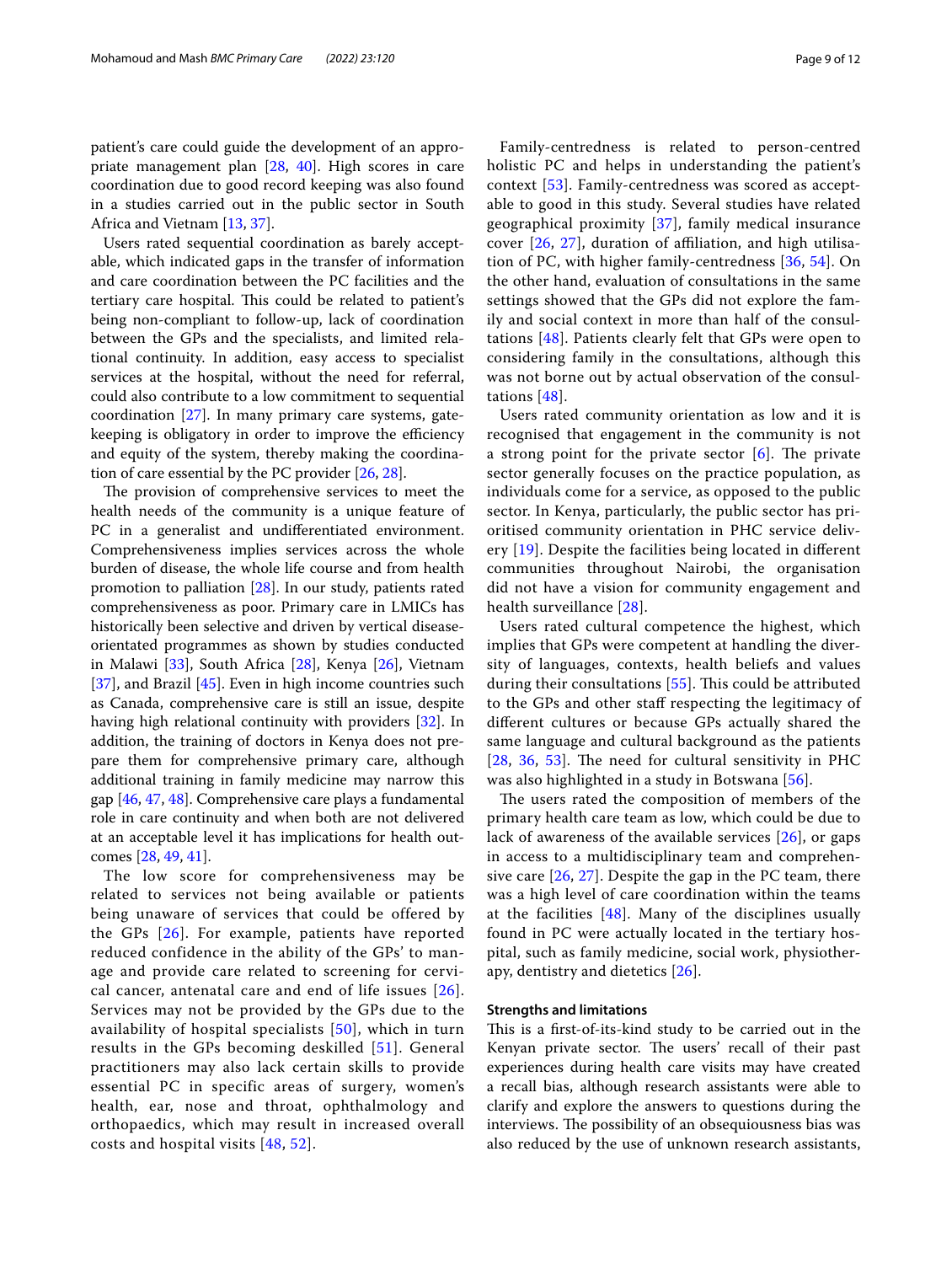assurance of anonymity and independence from the provision of care at the facility. The results cannot be generalised outside of the organisation as all participants were recruited from a single-organisation and model of care. However, the fndings might be similar in other private sector services that are organised along similar lines.

#### **Recommendations**

An improvement in the availability of routine services on weekends and after-office hours would add value to the already existing high user' utilisation with the facilities. The comprehensiveness of services and PC team need to be improved and marketed to the practice population, which should also improve continuity and coordination of care. Furthermore, creating awareness of the care package, incentivising use of PC rather than the tertiary hospital, and continuing professional development for GPs, could help in addressing the comprehensiveness of PC  $[57]$  $[57]$ . Thus, services can be offered more cost-efectively and conveniently in the PC clinics as opposed to the tertiary hospital. Deploying family physicians in these clinics, would contribute towards providing person-centred, continuous, coordinated and comprehensive care.

Consideration should be given to more communityorientated PC programs. This was a private sector organisation that was founded on a non-proft and philanthropic model that might be amenable to such a focus. This might also be achieved through public-private partnerships [[28\]](#page-10-27).

The success of interventions to improve the domains that scored poorly can be monitored and evaluated by further evaluations using the PCAT in continuous quality improvement cycles [\[28\]](#page-10-27).

#### **Conclusion**

These PC clinics in Nairobi showed gaps in their performance. Performance was rated as acceptableto-good in first-contact utilisation, the information systems, family-centredness and cultural competence. However, patients gave low ratings in the performance related to first-contact access, ongoing care, coordination of care, comprehensiveness of services, community orientation and availability of a complete primary health care team. The PC score could be improved by deploying family physicians to the clinics, training of the GPs, increasing the scope of practice to become more comprehensive, incentivising use of PC rather than the tertiary hospital, improving access afterhours and marketing the use of the clinics to the practice population.

#### **Abbreviations**

AKUH: Aga Khan University Hospital; COVID-19: Coronavirus Disease 2019; GPs: General Practitioners; IQR: Inter quantile Range; KE-PCAT: Kenya-Primary Care Assessment Tool; LMICs: Low and Middle Income Countries; NACOSTI: National Commission for Science, Technology and Innovation; PC: Primary Care; PCAT : Primary Care Assessment Tool; PHC: Primary Health Care; SD: Standard Deviation; SPSS: Statistical Package for Social Science; SSA: Sub-Saharan Africa; UHC: Universal Health Coverage; WHO: World Health Organization; ZA PCAT: South African Primary Care Assessment Tool.

#### **Acknowledgements**

I wish to acknowledge and thank the following who have played invaluable roles in this study. I am sincerely grateful to Dr Graham Bresick for the approval for the use of the Primary Care Assessment Tool and to my Kenyan family physicians and colleagues from the various Universities in Kenya for assisting with the validation of the PCAT in the Kenyan context.

My appreciation goes to: Mr James Orwa; managers and staff of all the primary care clinics for assistance with the research and for permitting the data collection. Sincere appreciation to Dr Gibran Merali for his ICT wizardry, Mohamoud Merali for proof reading and the research assistants - Dr Zeenia Merali and Lilian Ndirangu.

#### **Authors' information (optional)**

Dr Gulnaz Mohamoud is a Senior lecturer in the Department of Family Medicine at the Aga Khan University Hospital in Nairobi, Kenya. She has carried out and published several research studies in the area of primary care in Kenya. She continues to contribute towards improving the recognition and understanding of family medicine in Kenya.

Professor Robert Mash is the Head of the Division of Family Medicine and Primary Care at Stellenbosch University in South Africa. Professor Mash is coordinator of the Primary Care and Family Medicine (Primafamed) network in SSA and Chair of the global Primary Health Care Research Consortium.

#### **Disclaimer**

The views and opinions expressed in this article are those of the authors, and do not necessarily reflect the official policy or position of any affiliated agencies of the authors.

#### **Authors' contributions**

GM is the principle investigator of this study and assumed primary responsibility of conceptualising, writing the proposal, validating the tool, collecting data, analysing the data and reporting the data. RM provided guidance and supervision for the conceptualisation of the study, validation of the tool, analysis, reporting and approved the fnal manuscript. The author(s) read and approved the fnal manuscript.

#### **Funding**

The researcher received no specifc grant from any funding agency in the public, commercial or not-for-proft sectors.

#### **Availability of data and materials**

The authors confrm that the data supporting the fndings of this study are available on reasonable request to the authors.

## **Declarations**

#### **Ethics approval and consent to participate**

The study was ethically approved by the National Commission for Science, Technology & Innovation Research, Kenya-License no: NACOSTI/P/20/7046, the Research and Ethics Committee of the Aga Khan University Hospital, Nairobi -reference no: 2020/IERC-119 [v2] and the Stellenbosch University Health Research Ethics Committee-reference no: S20/07/167. We confrm that informed consent was obtained from all the participants. We confrm that all methods were performed in accordance with the relevant

# guidelines and regulations. **Consent for publication**

Not applicable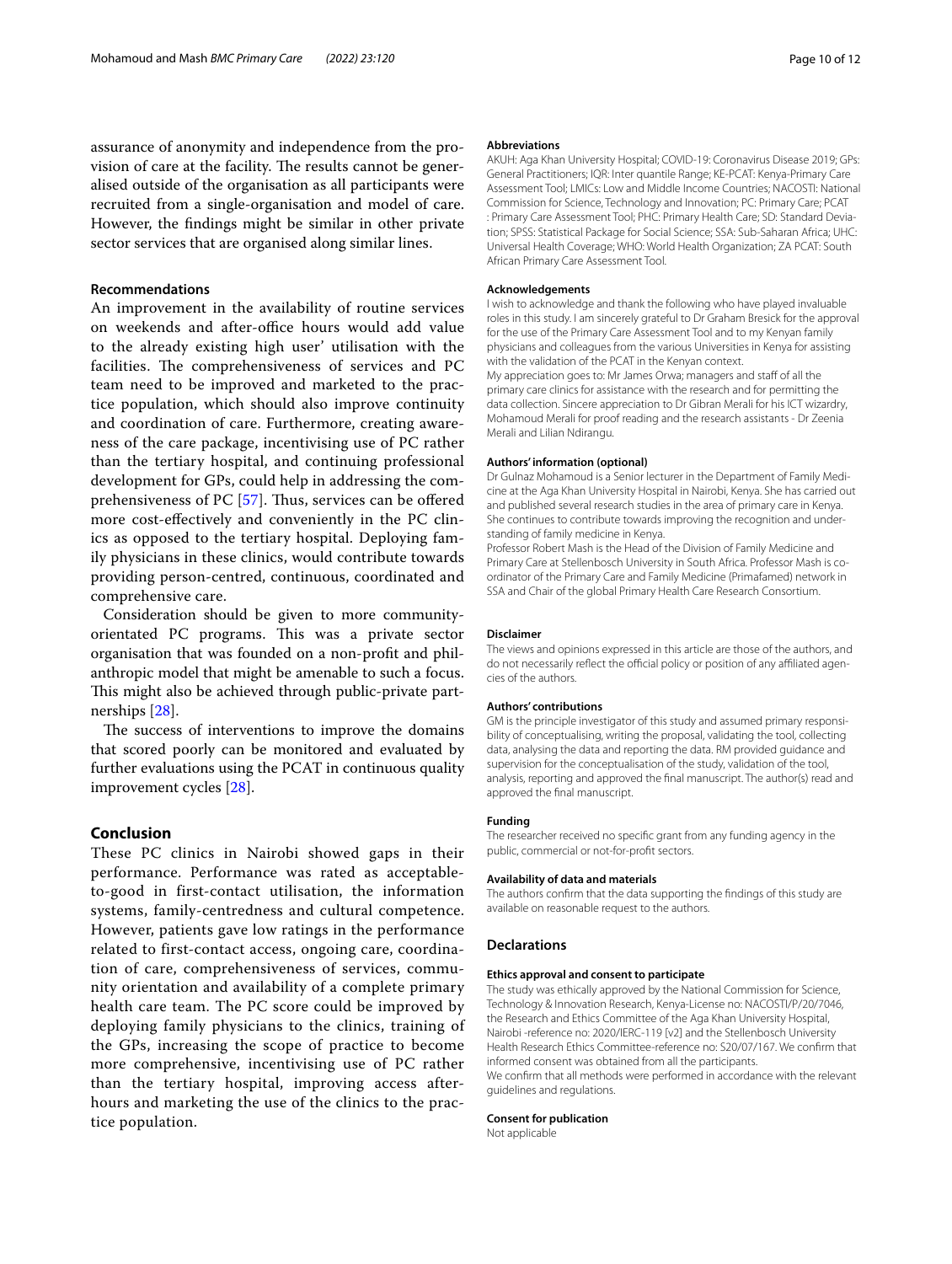#### **Competing interests**

The authors declare that they have no competing interests.

#### **Author details**

<sup>1</sup> Department of Family Medicine, Aga Khan University Hospital, Nairobi, Kenya.<br><sup>2</sup> Division of Family Medicine and Primary Care, Stellenbosch University Cane. Division of Family Medicine and Primary Care, Stellenbosch University, Cape Town, South Africa.

Received: 12 September 2021 Accepted: 6 April 2022

#### **References**

- <span id="page-10-0"></span>1. WHO. The World Health Report 2008: Primary Health Care: Now More Than Ever. World Health Rep. 2008;(2008):148. Available from: [http://](http://www.who.int/whr/2008/en/) [www.who.int/whr/2008/en/](http://www.who.int/whr/2008/en/).
- <span id="page-10-1"></span>2. Hone T, Macinko J, Millett C. Revisiting Alma-Ata: what is the role of primary health care in achieving the Sustainable Development Goals? Lancet. 2018;392(10156):1461–72.
- <span id="page-10-2"></span>3. WHO, Unicef. WHO, Unicef. Operational framework for primary health care: Trasforming vision into action. 2020. Available from: [https://apps.](https://apps.who.int/iris/handle/10665/337641) [who.int/iris/handle/10665/337641](https://apps.who.int/iris/handle/10665/337641)
- <span id="page-10-3"></span>4. Peiris D, Sharma M, Praveen D, Bitton A, Bresick G, Cofman M, et al. Strengthening primary health care in the COVID-19 era: a review of best practices to inform health system responses in low- and middle-income countries. WHO South-East Asia J Public Heal. 2021;10(3):6.
- <span id="page-10-4"></span>5. WHO; UNICEF. Declaration of Astana. Glob Confer Prim Health Care. 2018;(October 2018):1–12 Available from: [https://www.who.int/primary](https://www.who.int/primary-health/conference-phc)[health/conference-phc.](https://www.who.int/primary-health/conference-phc)
- <span id="page-10-5"></span>6. Langlois EV, McKenzie A, Schneider H, Mecaskey JW. Measures to strengthen primary health-care systems in low-and middle-income countries. Bull World Health Organ. 2020;98:781–91.
- <span id="page-10-6"></span>7. Goodyear-Smith F, Kinder K, Mannie C, Strydom S, Bazemore A, Phillips RL. Relationship between the perceived strength of countries' primary care system and COVID-19 mortality: an international survey study. BJGP Open. 2020;4(4):1–13.
- <span id="page-10-7"></span>8. World Health Organization (WHO). PHCPI Primary Health Care Improvement Global Stakeholder Meeting 6 April Workshop: Shaping Primary Health Care. 2015. Available from: [https://www.who.int/servicedelivery](https://www.who.int/servicedeliverysafety/events/6_April_Agenda.pdf?ua=1) [safety/events/6\\_April\\_Agenda.pdf?ua](https://www.who.int/servicedeliverysafety/events/6_April_Agenda.pdf?ua=1)=1
- <span id="page-10-8"></span>9. Bresick G, Christians F, Makwero M, Besigye I, Malope S, Dullie L. Primary health care performance: a scoping review of the current state of measurement in Africa. BMJ Glob Heal. 2019;4(Suppl 8):e001496.
- <span id="page-10-9"></span>10. Shi L, Starfeld B, Politzer R, Regan J. Primary care, self-rated health, and reductions in social disparities in health. Health Serv Res. 2002;37(3):529–50.
- <span id="page-10-10"></span>11. Guthrie B, Dreischulte T. Quality in primary care. BMJ. 2014;349:1–36.
- <span id="page-10-11"></span>12. Maher D, Smeeth L, Sekajugo J. Health transition in Africa: Practical policy proposals for primary care. Bull World Health Organ. 2010;88(12):943–8.
- <span id="page-10-12"></span>13. Bresick G, von Pressentin KB, Mash R. Evaluating the performance of South African primary care: a cross-sectional descriptive survey. South African Fam Pract. 2019;61(3):109–16.
- <span id="page-10-13"></span>14. Mash R, Downing R, Moosa S, De Maeseneer J. Exploring the key principles of family medicine in sub-Saharan Africa: International Delphi consensus process. South African Fam Pract. 2008;50(3):60–5.
- <span id="page-10-14"></span>15. De Maeseneer J, Li D, Palsdottir B, Mash B, Aarendonk D, Stavdal A, et al. Universal health coverage and primary health care: The 30 by 2030 campaign. Bull World Health Organ. 2020;98(11):812–4.
- <span id="page-10-15"></span>16. Veillard J, Cowling K, Bitton A, Ratclife H, Kimball M, Barkley S, et al. Better Measurement for Performance Improvement in Low- and Middle-Income Countries: The Primary Health Care Performance Initiative (PHCPI) Experience of Conceptual Framework Development and Indicator Selection. Milbank Q. 2017;95(4):836–83.
- <span id="page-10-16"></span>17. Shi L, Starfeld B, Xu J. Validating the adult primary care assessment tool. J Fam Pract. 2001;50(2):161–75.
- <span id="page-10-17"></span>18. Delivering primary health services in devolved health systems of Kenya : challenges and opportunities (English). Washington, D.C.: World Bank Group. [http://documents.worldbank.org/curated/en/201501468277739](http://documents.worldbank.org/curated/en/201501468277739155/Delivering-primary-health-services-in-devolved-health-systems-of-Kenya-challenges-and-opportunities) [155/Delivering-primary-health-services-in-devolved-health-systems-of-](http://documents.worldbank.org/curated/en/201501468277739155/Delivering-primary-health-services-in-devolved-health-systems-of-Kenya-challenges-and-opportunities)[Kenya-challenges-and-opportunities](http://documents.worldbank.org/curated/en/201501468277739155/Delivering-primary-health-services-in-devolved-health-systems-of-Kenya-challenges-and-opportunities).
- <span id="page-10-18"></span>19. MOH. Kenya Health Policy 2014-2030. Oxford J. 2014;XXXIII(2):81–7.
- <span id="page-10-19"></span>20. Sector KH. Study commissioned by the Embassy of the Kingdom of the Netherlands in Nairobi. 2016. p. 86. Available from: [https://www.rvo.nl/](https://www.rvo.nl/sites/default/files/2016/10/2016_Kenyan_Healthcare_Sector_Report_Compleet.pdf) [sites/default/fles/2016/10/2016\\_Kenyan\\_Healthcare\\_Sector\\_Report\\_](https://www.rvo.nl/sites/default/files/2016/10/2016_Kenyan_Healthcare_Sector_Report_Compleet.pdf) [Compleet.pdf](https://www.rvo.nl/sites/default/files/2016/10/2016_Kenyan_Healthcare_Sector_Report_Compleet.pdf)
- <span id="page-10-20"></span>21. Allianz Care. Healthcare in Kenya- Support. 2020. Available from: [https://](https://www.allianzworldwidecare.com/en/support/view/national-healthcaresystems/%0Ahealthcare-in-kenya/) [www.allianzworldwidecare.com/en/support/view/national-healthcare](https://www.allianzworldwidecare.com/en/support/view/national-healthcaresystems/%0Ahealthcare-in-kenya/) [systems/%0Ahealthcare-in-kenya/](https://www.allianzworldwidecare.com/en/support/view/national-healthcaresystems/%0Ahealthcare-in-kenya/)
- <span id="page-10-21"></span>22. American Academy of Family Physician. Defnition of Family Medicine. 2016. Available from: [https://www.aafp.org/about/policies/all/family](https://www.aafp.org/about/policies/all/family-medicine-definition.html)[medicine-defnition.html](https://www.aafp.org/about/policies/all/family-medicine-definition.html)
- <span id="page-10-22"></span>23. Mash R, Von Pressentin K. Strengthening the district health system through family physicians. South Afr Health Rev. 2018;2018(1):33–9 Available from: [https://saafp.org/2018/12/18/20181218-sa-health-review](https://saafp.org/2018/12/18/20181218-sa-health-review-chapter-strengthening-the-district-health-system-through-family-physicians/)[chapter-strengthening-the-district-health-system-through-family-physi](https://saafp.org/2018/12/18/20181218-sa-health-review-chapter-strengthening-the-district-health-system-through-family-physicians/) [cians/](https://saafp.org/2018/12/18/20181218-sa-health-review-chapter-strengthening-the-district-health-system-through-family-physicians/).
- <span id="page-10-23"></span>24. Momanyi K, Dinant GJ, Bouwmans M, Jaarsma S, Chege P. Current status of family medicine in Kenya; family physicians' perception of their role. African J Prim Heal Care Fam Med. 2020;12(1):1–4.
- <span id="page-10-24"></span>25. Morgan R, Ensor T, Waters H. Performance of private sector health care: implications for universal health coverage. Lancet. 2016;388(10044):606–12.
- <span id="page-10-25"></span>26. Mohamoud G, Mash B, Merali M, Orwa J, Mahoney M. Perceptions regarding the scope of practice of family doctors amongst patients in primary care settings in Nairobi. African J Prim Heal Care Fam Med. 2018;10(1):1–7.
- <span id="page-10-26"></span>27. Mohamoud G, Mash R. Evaluation of the quality of service delivery in private sector, primary care clinics in Kenya: A descriptive patient survey. South African Fam Pract. 2020;62(1):1–7.
- <span id="page-10-27"></span>28. Bresick GF, Sayed A-R, Le Grange C, Bhagwan S, Manga N, Hellenberg D. Western Cape Primary Care Assessment Tool (PCAT) study: Measuring primary care organisation and performance in the Western Cape Province, South Africa (2013). African J Prim Heal care Fam Med. 2016;8(1):e1–12.
- <span id="page-10-28"></span>29. Sayed A, Bresick G, Bhagwan S, Manga C. Adaptation and cross-cultural validation of the United States primary care assessment tool (expanded version) for use in South Africa. African J Prim Heal Care Fam Med. 2015;7:1–11.
- <span id="page-10-29"></span>30. Sung NJ, Markuns JF, Park KH, Kim K, Lee H, Lee JH. Higher quality primary care is associated with good self-rated health status. Fam Pract. 2013;30(5):568–75.
- <span id="page-10-30"></span>31. Foster J, Jessopp L, Dale J. Concerns and confdence of general practitioners in providing telephone consultations. Br J Gen Pract. 1999;49(439):111–3.
- <span id="page-10-31"></span>32. Haggerty JL, Pineault R, Beaulieu MD, Brunelle Y, Gauthier J, Goulet F, et al. Room for improvement: Patients' experiences of primary care in Quebec before major reforms. Can Fam Physician. 2007;53(6):1056–7.
- <span id="page-10-32"></span>33. Dullie L, Meland E, Mildestvedt T, Hetlevik Ø, Gjesdal S. Quality of primary care from patients' perspective: A cross sectional study of outpatients' experience in public health facilities in rural Malawi. BMC Health Serv Res. 2018;18(1):1–9.
- <span id="page-10-33"></span>34. Dullie L, Meland E, Hetlevik Ø, Mildestvedt T, Gjesdal S. Development and validation of a Malawian version of the primary care assessment tool. BMC Fam Pract. 2018;19(1):1–11.
- <span id="page-10-34"></span>35. Ogunfowokan O, Mora M. Time, expectation and satisfaction: Patients' experience at National Hospital Abuja, Nigeria. phcfm. 2012;4(1):6.
- <span id="page-10-35"></span>36. Mukiapini S, Bresick G, Sayed AR, Le Grange C. Baseline measures of primary health care team functioning and overall primary health care performance at Du Noon Community Health Centre. African J Prim Heal Care Fam Med. 2018;10(1):1–11.
- <span id="page-10-36"></span>37. Hoa NT, Tam NM, Derese A, Markuns JF, Peersman W. Patient experiences of primary care quality amongst diferent types of health care facilities in central Vietnam. BMC Health Serv Res. 2019;19(1):1–11.
- <span id="page-10-37"></span>38. Wong SY, Kung K, Grifths SM, Carthy T, Wong MC, Lo SV, et al. Comparison of primary care experiences among adults in general outpatient clinics and private general practice clinics in Hong Kong. BMC Public Health. 2010;10:397.
- <span id="page-10-38"></span>39. Feng S, Shi L, Zeng J, Chen W, Ling L. Comparison of primary care experiences in village clinics with diferent ownership models in guangdong province, China. PLoS One. 2017;12(1):1–15.
- <span id="page-10-39"></span>40. Bresick G, Sayed A-R, Grange C, Bhagwan S, Manga N, Hellenberg D. Western Cape Primary Care Assessment Tool (PCAT) study: Measuring primary care organisation and performance in the Western Cape Province, South Africa (2013). African J Prim Heal Care Fam Med. 2013;8:1–43.